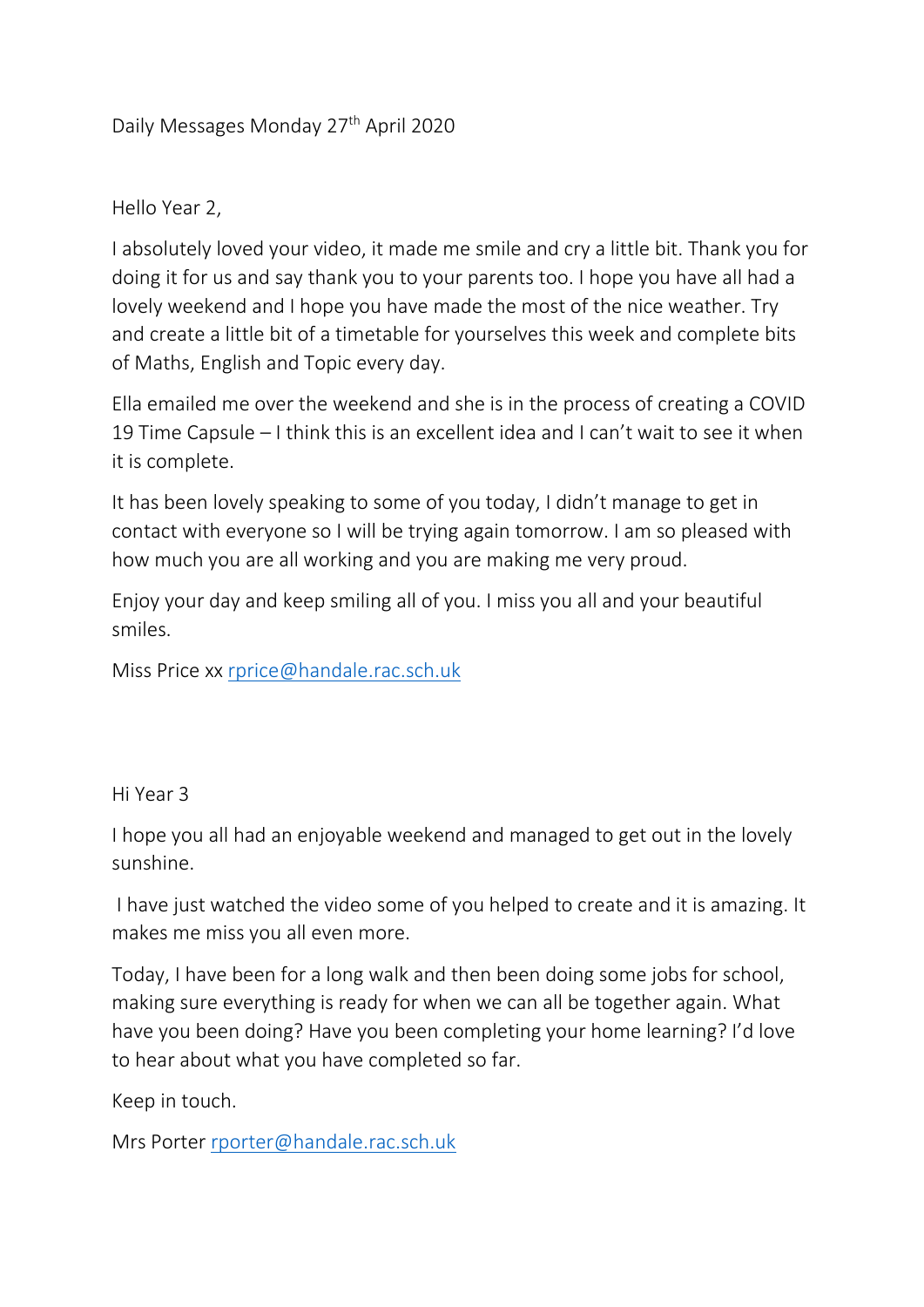

Hello Nursery Children,

Mrs Lister has gone into school today so we have found ways to keep ourselves busy. We have been lucky as the weather has stayed fine so we managed to get in the garden. We took an old roll of wallpaper with us and some crayons and we started drawing. We drew pictures all over the back of the wallpaper it was lots of fun. Once we had filled one area with pictures we just rolled out a bit more and started drawing again. If you have an old roll of wallpaper at home perhaps you could try it.

We miss you all so much,

Love from

Morning Floppy and Afternoon Floppy xx [clister@handale.rac.sch.uk](mailto:clister@handale.rac.sch.uk)

Hello Year 5,

It was lovely to speak to some of you this morning. I enjoyed hearing about how well you've been doing when working on both your home packs and other challenges that you have set yourself. If I haven't managed to catch you yet, I'll try again over the next few days.

Stay safe,

Mr Bell [lbell@handale.rac.sch.uk](mailto:lbell@handale.rac.sch.uk)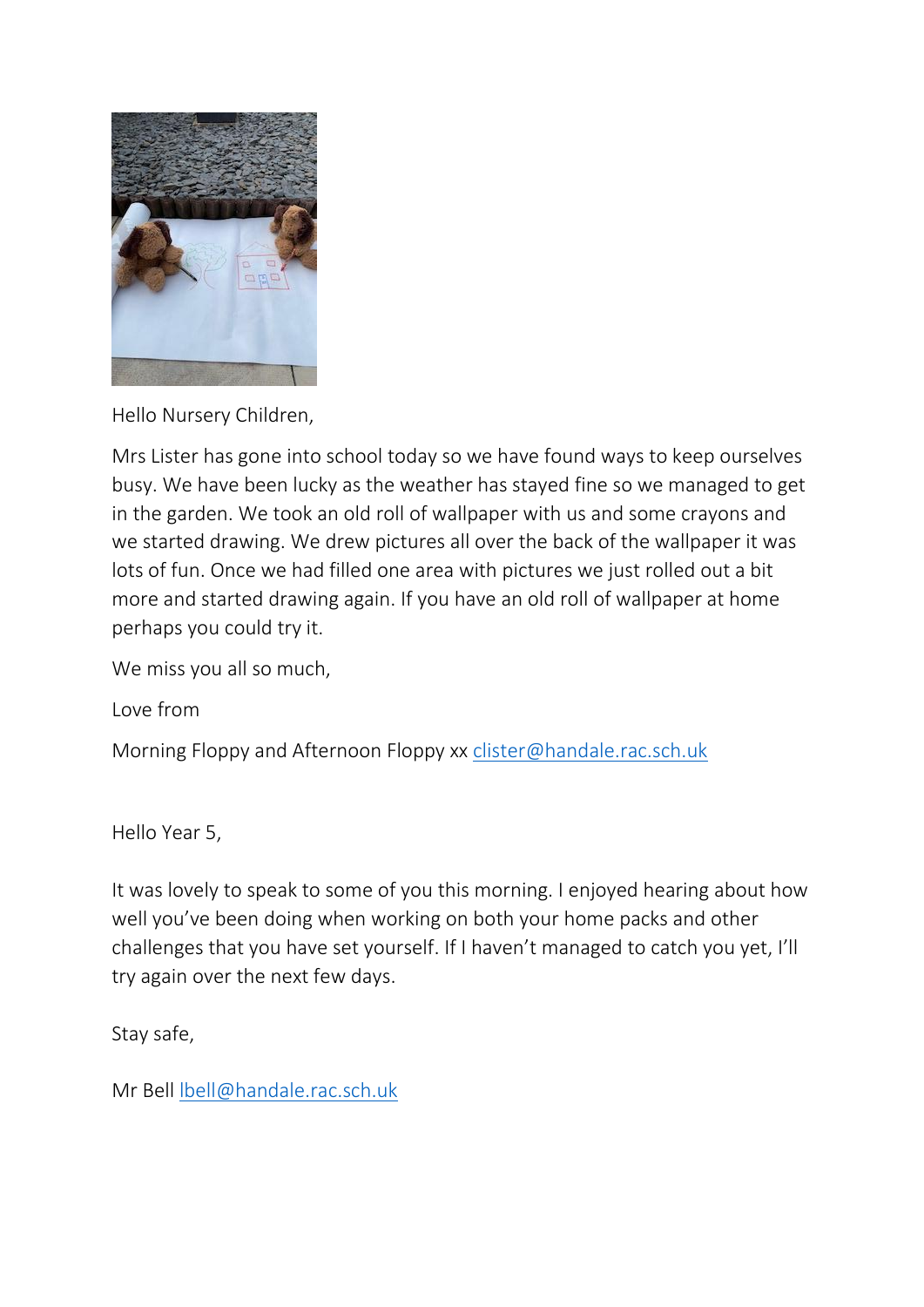Hello Reception Children

Hope you all had a good weekend? Actually the weekend is no different to the rest of the week really! I do shopping on a weekend so this is my different part of the day. I wonder what you do that's different.

I've had a super start to my Monday morning today as I watched the video of all you fantastic children! It was amazing to see so many of you with your messages and pictures. I'm glad to see you are all keeping safe and only going outside for a short time with your family. You really cheered me up so I would like to say a massive thank you to everyone who took part.

Have a good day today – don't forget to get back into doing some school work so you keep as up to date as possible. Hope to see you all soon – think I will go and watch the video again!

With Love

Mrs Skirving xx [eskirving@handale.rac.sch.uk](mailto:eskirving@handale.rac.sch.uk)

Good morning year 3, I hope you are all safe and well! I'm still trying to get some exercise done in the lovely sunshine. I saw some of your smiling faces and lovely drawings in the video that was made - it was fantastic, well done!

Have you made a start on your learning packs? I've been doing some learning of my own too.

Stay safe

Miss Tyson [styson@handale.rac.sch.uk](mailto:styson@handale.rac.sch.uk)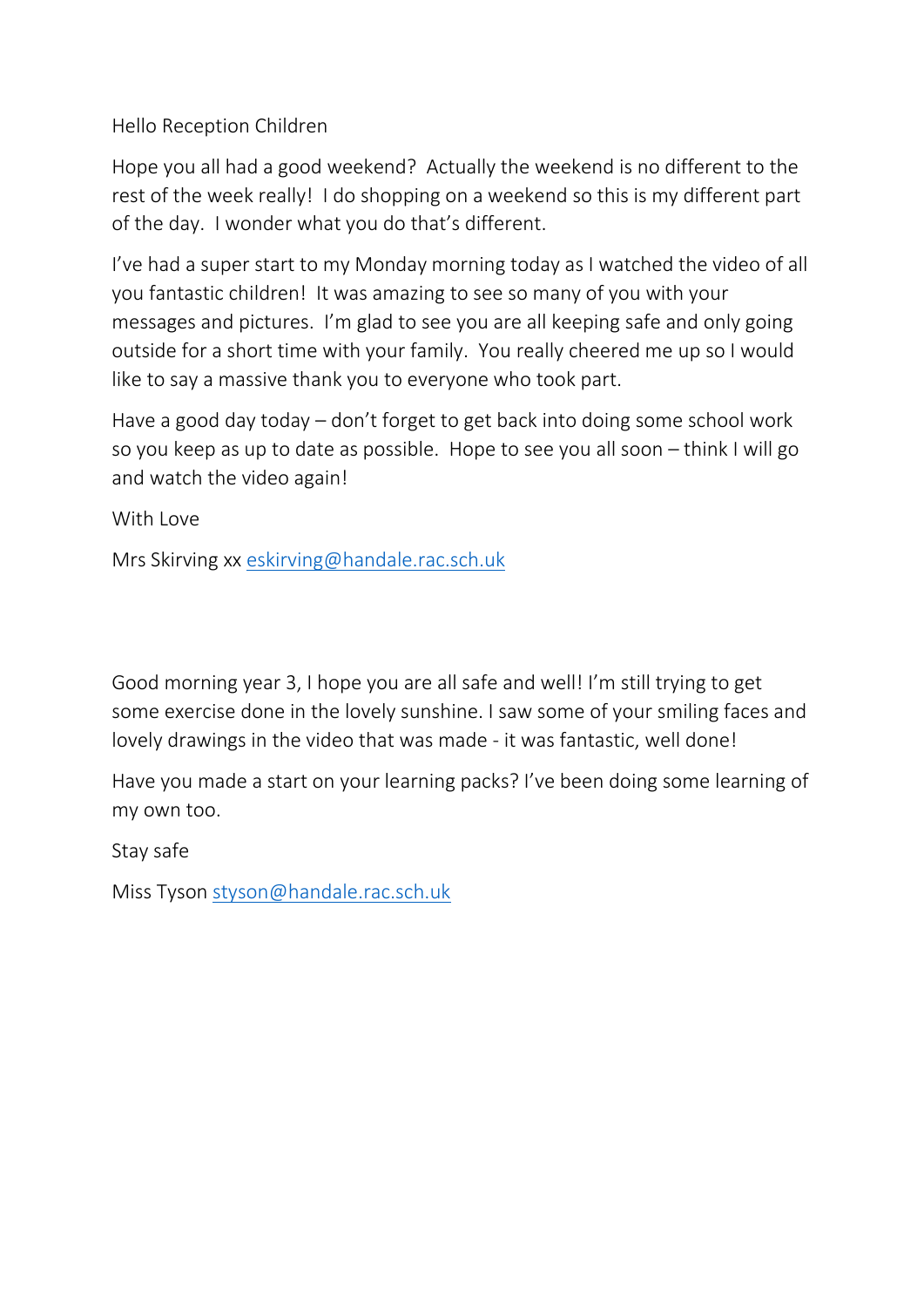Hi Year 4,

It's been lovely speaking to most of you today and if I haven't spoken to you yet don't worry I will be in touch this week. I have been in school for a little bit today making phone calls and I even took Truffles into school with me. I hope you all continue to work hard at home and make sure you have plenty of fun with your family.

From Mr Farrier [rfarrier@handale.rac.sch.uk](mailto:rfarrier@handale.rac.sch.uk)



Hi children,

Today I have been busy cleaning my house and doing lots of jobs for school and planning lessons ready for when we go back. Have you managed to get some work done today? I really really would love to see some of the things you have been doing, so don't be strangers, send me a message or a photo or even both! I hope to see you all very soon.

Stay safe,

Miss Kendall xx

[ekendall@handale.rac.sch.uk](mailto:ekendall@handale.rac.sch.uk)